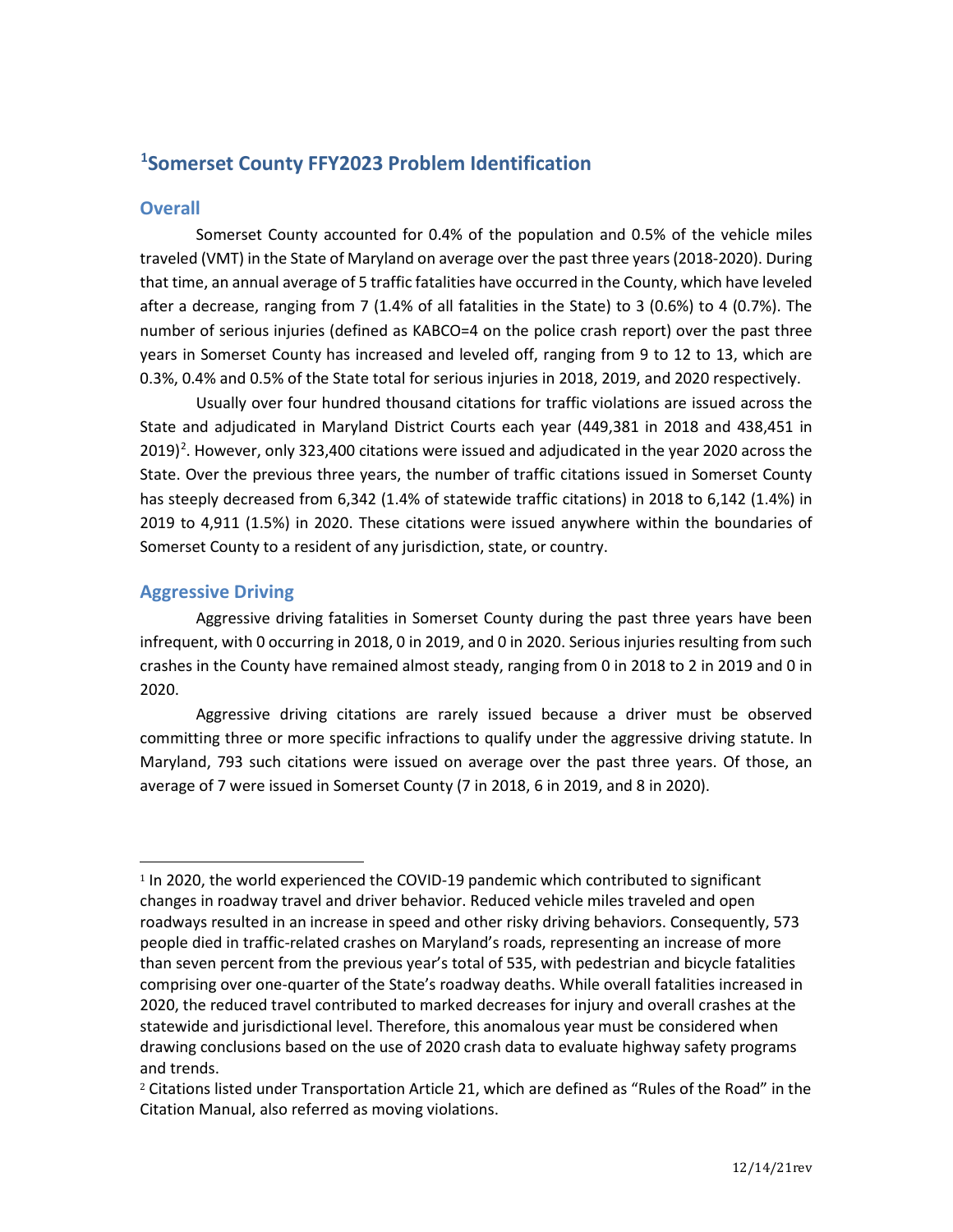# **Distracted Driving**

Since 2018, there have been an annual average of about 2 distracted driving fatalities occurring in Somerset County. In 2020, distracted driving in the County added 3 deaths to the State's distracted driving fatalities, a point on a trend that has remained almost steady over the previous three years (2 in 2018 and 2 in 2019). Serious injuries resulting from distracted driving crashes in the County have stayed about the same over the past three years, from 4 in 2018 (0.3% of all distracted driving serious injuries in the State) to 5 in 2019 (0.3% of all) to 3 in 2020 (0.2% of all). In 2020, 75.0% of all fatalities and 23.1% of all serious injuries recorded in Somerset County resulted from distracted driving crashes.

Distracted driving citations issued in Maryland during the past three years have decreased significantly, ranging from 33,655 in 2018 to 33,978 in 2019 and 19,450 in 2020. During the same period, distracted driving citations issued in Somerset County have steeply decreased, ranging from 234 in 2018 to 166 in 2019 and 76 in 2020. As a proportion of the distracted driving citations issued statewide, those handed out in the County accounted for 0.7% in 2018, 0.5% in 2019 and 0.4% in 2020.

# **Impaired Driving**

Over the past three years, an average of 0 impaired driving fatalities occurred per year in Somerset County. Serious injuries resulting from such crashes in the County over the same time period have fluctuated, ranging from 1 in 2018 (0.2% of all impaired driving serious injuries in the State) to 4 in 2019 (0.8% of all) to 1 in 2020 (0.2% of all). In 2020, 0.0% of all fatalities and 7.7% of all serious injuries in Somerset County resulted from impaired driving crashes, compared to 21.1% of all fatalities and 16.4% of all serious injuries from impaired driving crashes occurring throughout the State.

Impaired driving relates to driving while impaired by alcohol and/or drugs or controlled dangerous substances. Several citations may be issued at the point of an encounter with an impaired driver. Therefore, all judicial figures related to impaired driving will be quantified using arrests, not individual citations. Impaired driving arrests have steeply decreased in Maryland over the past three years, from 18,403 in 2018 to 18,279 in 2019 to 13,651 in 2020. During the same period, impaired driving arrests have been alternating in Somerset County, ranging from 135 in 2018 to 142 in 2019 to 117 in 2020. As a proportion of impaired driving arrests in the State, the number of impaired driving arrests in the County accounted for 0.7% in 2018, 0.8% in 2019, and 0.9% in 2020. Of the impaired arrests in the County in 2020, 5.1% were of older drivers (ages 65+) while 5.1% were of younger drivers (ages 16-20).

# **Speeding**

During the past three years, Somerset County averaged 0 speeding related fatalities per year, which have been uncommon over that time: 0 in 2018, 0 in 2019 and 1 in 2020. Serious injuries resulting from such crashes in the County over the past three years have stayed about the same, ranging from 2 in 2018 to 0 in 2019 and 0 in 2020. In 2020, 0.9% of statewide speeding related fatalities and 0.0% of statewide speeding related serious injuries resulted from crashes in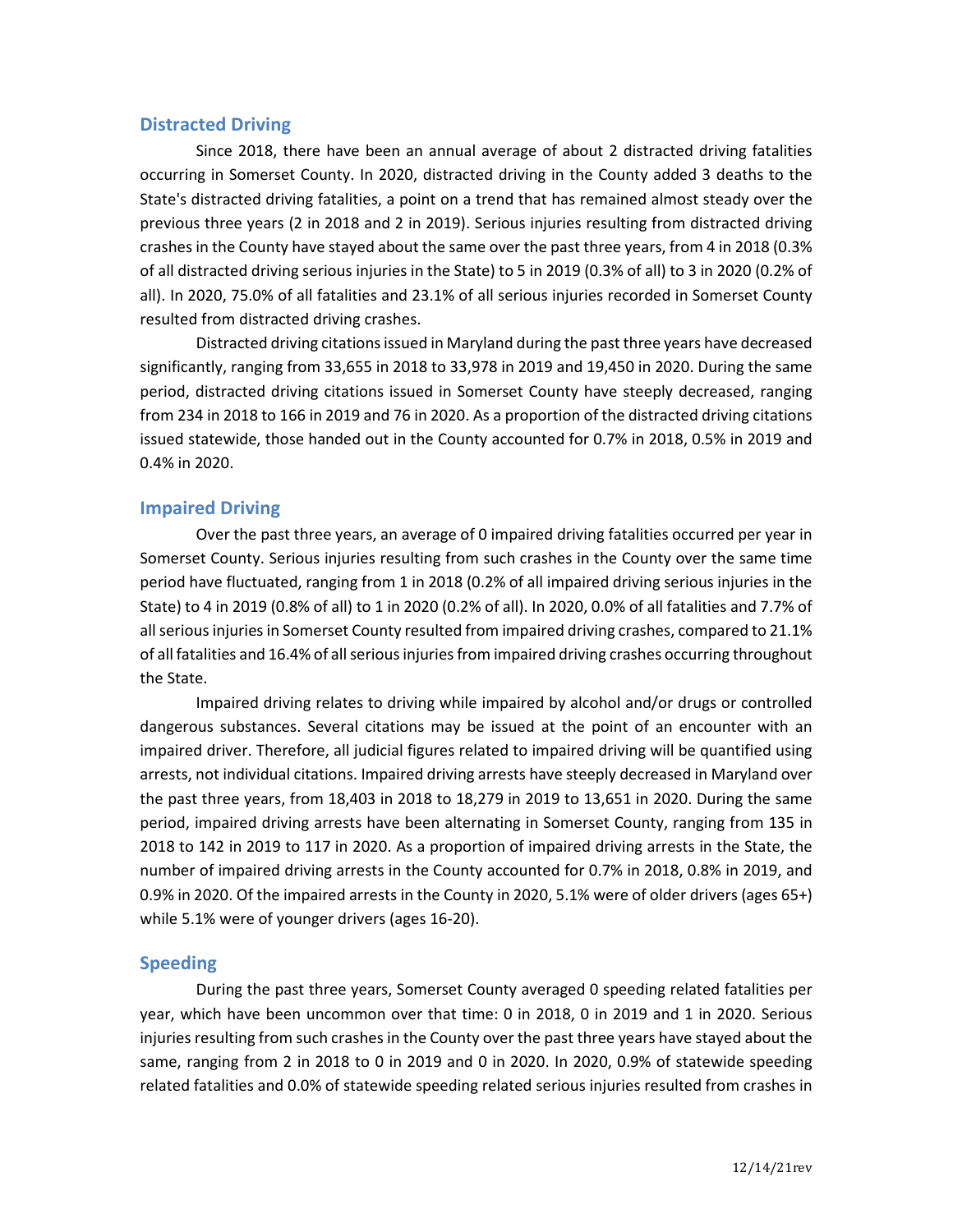Somerset County. Over the same year, 25.0% of all fatalities and 0.0% of all serious injuries recorded in Somerset County were the result of crashes involving driving speed.

Speeding citations are very common even though those adjudicated through the District Court do not include automated enforcement. Speeding citations issued in Somerset County have decreased significantly over the past three years, with 4,567 (2.3% of statewide speeding citations), 4,565 (2.5% of statewide), and 3,574 (2.4% of all) issued in 2018, 2019, and 2020, respectively. Statewide speeding citations have steeply decreased over the same three years: 195,649, 182,213, and 151,419. Speeding citations comprised 72.8% of all Somerset County citations in 2020.

#### **Non-motorists**

Non-motorists are defined here as pedestrians (on foot) and bicyclists. Pedestrian fatalities in Somerset County have been rare over the previous three years, from 1 (2018) to 0 (2019) to 0 (2020), while serious injuries have remained relatively constant, ranging from 0 (2018) to 0 (2019) to 2 (2020). The occurrence of bicyclist fatalities in Somerset County has remained relatively constant, with 0 in 2018, 1 in 2019, and 1 in 2020, while serious injuries to bicyclists have been infrequent, ranging from 0 in 2018 to 0 in 2019 to 1 in 2020.

Very few non-motorist citations are issued throughout the State, to either the pedestrian or the motor vehicle driver. Typically, more violations are issued to drivers, and in Somerset County 1 was issued to drivers against pedestrians or bicyclists in 2020, while 5 were issued to pedestrians or bicyclists that year. As a proportion of statewide totals (933 and 235), those numbers represent 0.1% and 2.1%, respectively, in 2020.

# **Motorcycles**

Motorcycle rider fatalities have been rare over the past three years in Somerset County, ranging from 0 (2018) to 0 (2019) to 0 (2020). Serious injuries to motorcyclists have stayed about the same, ranging from 2 (2018) to 2 (2019) to 0 (2020).

Maryland has had a universal helmet law in place for several decades, consequently the incidence of unhelmeted motorcyclists involved in a crash is low. The State has averaged 7 unhelmeted motorcycle rider fatalities per year over the past three years, therefore, unhelmeted motorcycle fatalities in Somerset County have been rare (an average of 0 per year). In addition, 0 seriously injured riders in Somerset County were unhelmeted in 2020 (compared to 0 in 2018 and 0 in 2019).

#### **Older Drivers**

In Maryland, older driver safety programs focus on drivers of age 65 years or older. The data presented here on fatalities and serious injuries include any person involved in a crash with an older driver. Older drivers were involved in crashes that resulted in an average of 94 fatalities in Maryland each year (85 in 2018, 105 in 2019 and 91 in 2020). During that time, serious injuries resulting from these crashes in Maryland have seen a significant decrease, ranging from 518 in 2018 to 512 in 2019 to 381 in 2020. Fatal crashes involving older drivers in Somerset County averaged 2 over the same period (ranging from 1 in 2018, 2 in 2019 to 4 in 2020). Further, serious